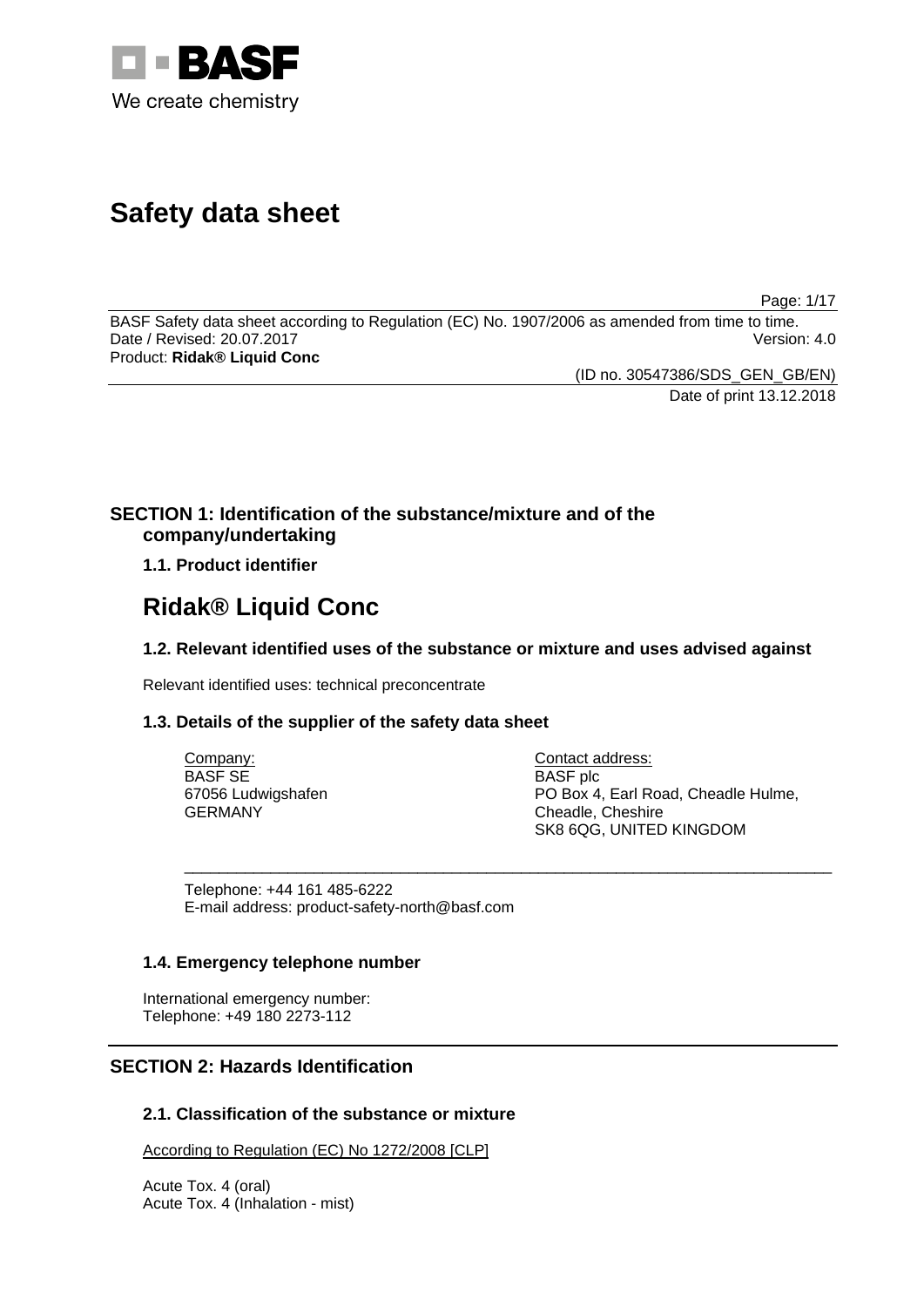Page: 2/17

BASF Safety data sheet according to Regulation (EC) No. 1907/2006 as amended from time to time. Date / Revised: 20.07.2017 Version: 4.0 Product: **Ridak® Liquid Conc**

(ID no. 30547386/SDS\_GEN\_GB/EN) Date of print 13.12.2018

Acute Tox. 4 (dermal) Repr. 1B (unborn child) STOT RE (Blood) 1 Aquatic Chronic 2

H312, H332, H302, H360D, H372, H411

For the classifications not written out in full in this section the full text can be found in section 16.

## **2.2. Label elements**

**Globally Harmonized System, EU (GHS)** 



Signal Word: **Danger** 

| <b>Hazard Statement:</b>               |                                                                              |
|----------------------------------------|------------------------------------------------------------------------------|
| H <sub>3</sub> 12                      | Harmful in contact with skin.                                                |
| H <sub>332</sub>                       | Harmful if inhaled.                                                          |
| H <sub>302</sub>                       | Harmful if swallowed.                                                        |
| H360D                                  | May damage the unborn child.                                                 |
| H372                                   | Causes damage to organs (Blood) through prolonged or repeated<br>exposure.   |
| H411                                   | Toxic to aquatic life with long lasting effects.                             |
| Precautionary Statements (Prevention): |                                                                              |
| P <sub>271</sub>                       | Use only outdoors or in a well-ventilated area.                              |
| P <sub>280</sub>                       | Wear protective gloves/clothing.                                             |
| P <sub>273</sub>                       | Avoid release to the environment.                                            |
| P <sub>260</sub>                       | Do not breathe mist or vapour.                                               |
| P <sub>201</sub>                       | Obtain special instructions before use.                                      |
| P <sub>202</sub>                       | Do not handle until all safety precautions have been read and<br>understood. |
| P <sub>270</sub>                       | Do not eat, drink or smoke when using this product.                          |
| P <sub>264</sub>                       | Wash contaminated body parts thoroughly after handling.                      |

Precautionary Statements (Response):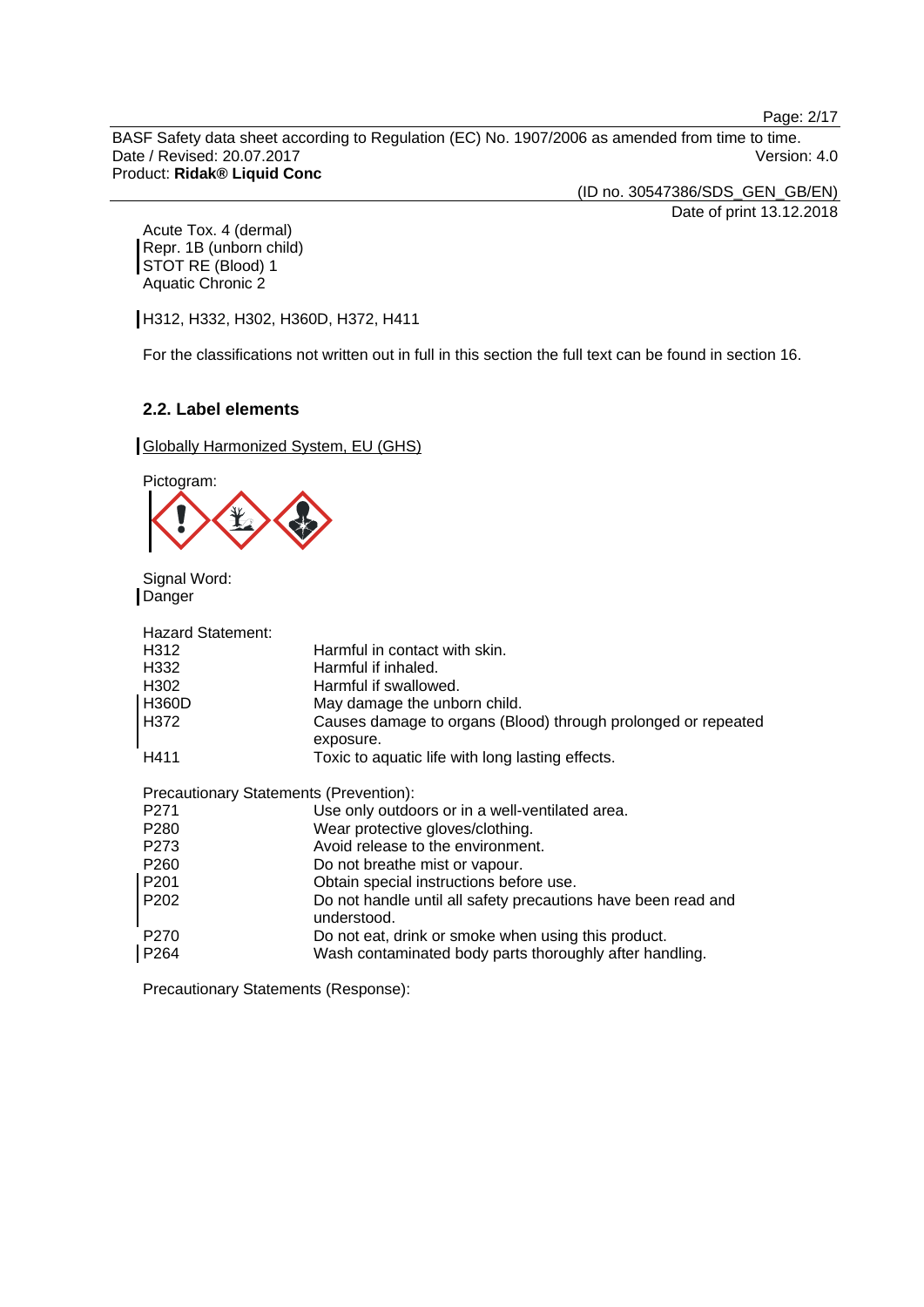Page: 3/17

BASF Safety data sheet according to Regulation (EC) No. 1907/2006 as amended from time to time. Date / Revised: 20.07.2017 Version: 4.0 Product: **Ridak® Liquid Conc**

|                                      | Date of print 13.12.2018                                                         |
|--------------------------------------|----------------------------------------------------------------------------------|
| $P308 + P311$                        | IF exposed or concerned: Call a POISON CENTER or doctor/physician.               |
| $P304 + P340$                        | IF INHALED: Remove person to fresh air and keep comfortable for                  |
|                                      | breathing.                                                                       |
| P314                                 | Get medical advice/attention if you feel unwell.                                 |
| $P303 + P352$                        | IF ON SKIN (or hair): Wash with plenty of soap and water.                        |
| P361 + P364                          | Take off immediately all contaminated clothing and wash it before<br>reuse.      |
| P330                                 | Rinse mouth.                                                                     |
| P391                                 | Collect spillage.                                                                |
| Precautionary Statements (Storage):  |                                                                                  |
| P405                                 | Store locked up.                                                                 |
| Precautionary Statements (Disposal): |                                                                                  |
| P <sub>501</sub>                     | Dispose of contents/container to hazardous or special waste collection<br>point. |
|                                      |                                                                                  |

Labeling of special preparations (GHS): Only for professional users.

According to Regulation (EC) No 1272/2008 [CLP]

Hazard determining component(s) for labelling: DIFENACOUM

## **2.3. Other hazards**

According to Regulation (EC) No 1272/2008 [CLP]

See section 12 - Results of PBT and vPvB assessment.

If applicable information is provided in this section on other hazards which do not result in classification but which may contribute to the overall hazards of the substance or mixture.

# **SECTION 3: Composition/Information on Ingredients**

## **3.1. Substances**

Not applicable

# **3.2. Mixtures**

Chemical nature

technical preconcentrate

Hazardous ingredients (GHS) according to Regulation (EC) No. 1272/2008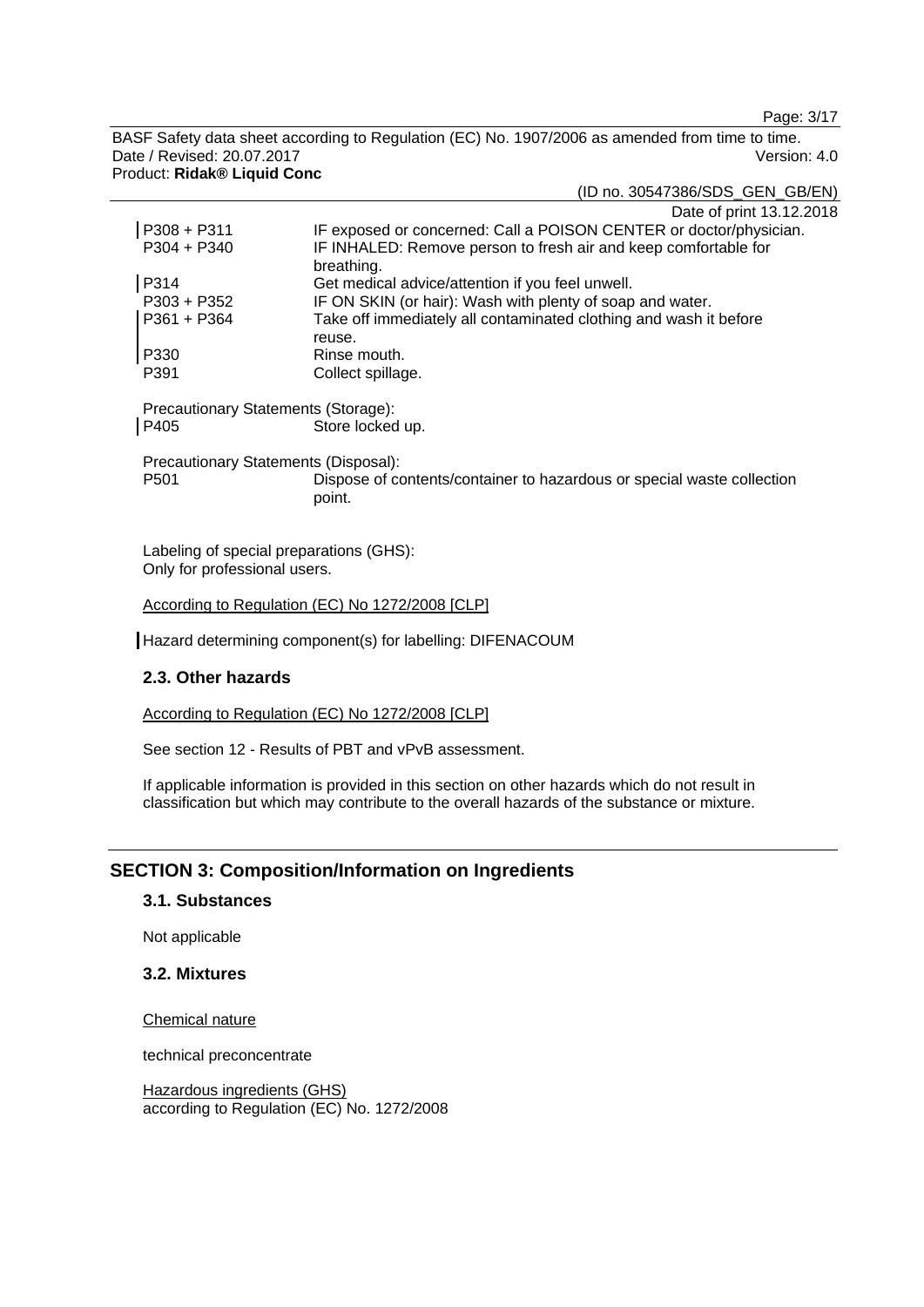Page: 4/17

BASF Safety data sheet according to Regulation (EC) No. 1907/2006 as amended from time to time. Date / Revised: 20.07.2017 Version: 4.0 Product: **Ridak® Liquid Conc**

> Aquatic Chronic 1 M-factor acute: 10 M-factor chronic: 10

Specific concentration limit: Repr. 1B: >= 0.003 % STOT RE 1: >= 0.02 % STOT RE 2: >= 0.002 %

H310, H330, H300, H360D, H372, H400, H410

(ID no. 30547386/SDS\_GEN\_GB/EN)

Date of print 13.12.2018

3-(3-biphenyl-4-yl-1,2,3,4-tetrahydro-1-naphthyl)-4-hydroxycoumarin; difenacoum

Content (W/W): 0.25 % CAS Number: 56073-07-5 EC-Number: 259-978-4 INDEX-Number: 607-157-00-X Acute Tox. 1 (Inhalation - dust) Acute Tox. 1 (oral) Acute Tox. 1 (dermal) Repr. 1B (unborn child) STOT RE (Blood) 1 Aquatic Acute 1

2,2',2''-Nitrilotriethanol

Content (W/W): < 7.5 % CAS Number: 102-71-6 EC-Number: 203-049-8 REACH registration number: 01- 2119486482-31

polyethylene glycol Content (W/W): < 60 % CAS Number: 25322-68-3

For the classifications not written out in full in this section, including the hazard classes and the hazard statements, the full text is listed in section 16.

# **SECTION 4: First-Aid Measures**

## **4.1. Description of first aid measures**

Show container, label and/or safety data sheet to physician.

First aid personnel should pay attention to their own safety. If the patient is likely to become unconscious, place and transport in stable sideways position (recovery position). Immediately remove contaminated clothing.

If inhaled: Keep patient calm, remove to fresh air, seek medical attention.

On skin contact:

Immediately wash thoroughly with soap and water, seek medical attention.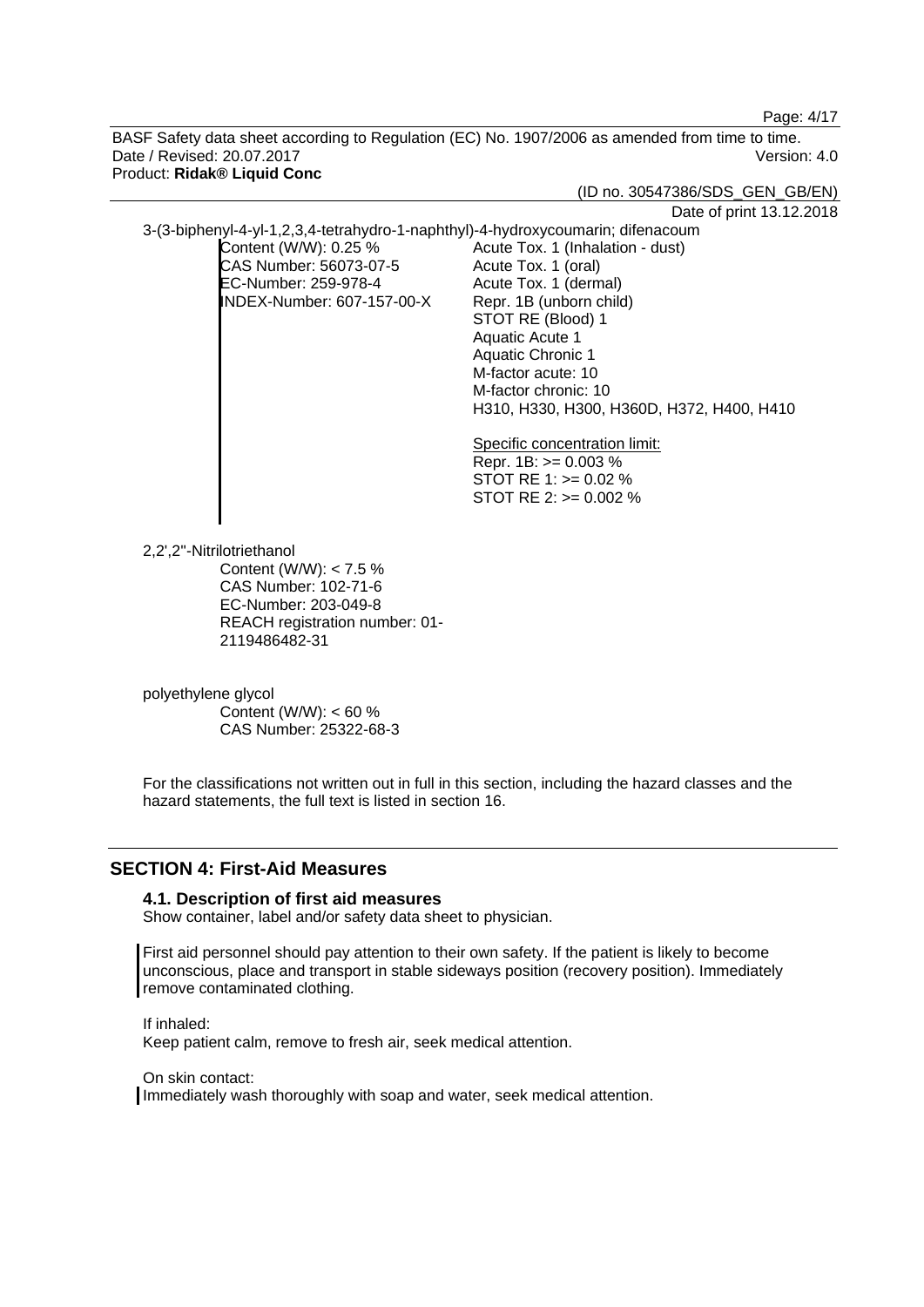Page: 5/17

BASF Safety data sheet according to Regulation (EC) No. 1907/2006 as amended from time to time. Date / Revised: 20.07.2017 Version: 4.0 Product: **Ridak® Liquid Conc**

(ID no. 30547386/SDS\_GEN\_GB/EN)

Date of print 13.12.2018

On contact with eyes:

Wash affected eyes for at least 15 minutes under running water with eyelids held open.

On ingestion: Immediately rinse mouth and then drink 200-300 ml of water, seek medical attention.

## **4.2. Most important symptoms and effects, both acute and delayed**

Symptoms: coagulation disorders

Increased tendency to bleed.

In severe cases, massive bleeding from internal organs may result in circulatory shock, which could prove fatal.

The onset of symptoms is delayed for up to 4 days after uptake.

Hazards: The substance / product is an anticoagulant rodenticide with a coumarin-type mode of action.

## **4.3. Indication of any immediate medical attention and special treatment needed**

Treatment: Symptomatic treatment (decontamination, vital functions). Antidote: Vitamin K1 preparation as antidote.

# **SECTION 5: Fire-Fighting Measures**

## **5.1. Extinguishing media**

Suitable extinguishing media: carbon dioxide, dry powder, water spray, foam

Unsuitable extinguishing media for safety reasons: water jet

## **5.2. Special hazards arising from the substance or mixture**

carbon monoxide, Carbon dioxide, nitrogen oxides The substances/groups of substances mentioned can be released in case of fire.

## **5.3. Advice for fire-fighters**

Special protective equipment: Wear self-contained breathing apparatus and chemical-protective clothing.

Further information:

Collect contaminated extinguishing water separately, do not allow to reach sewage or effluent systems. Dispose of fire debris and contaminated extinguishing water in accordance with official regulations. In case of fire and/or explosion do not breathe fumes. Keep containers cool by spraying with water if exposed to fire.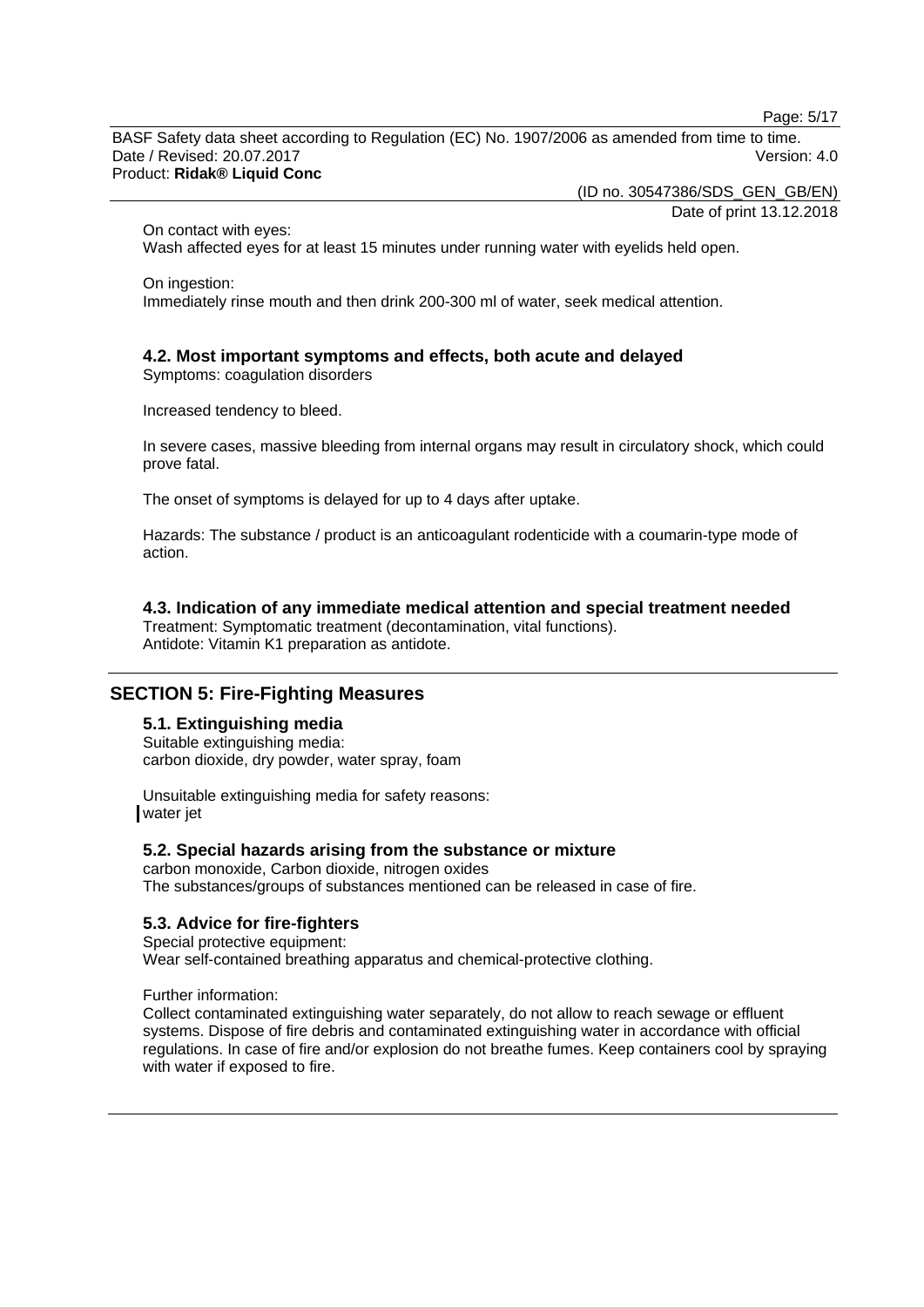Page: 6/17

BASF Safety data sheet according to Regulation (EC) No. 1907/2006 as amended from time to time. Date / Revised: 20.07.2017 Version: 4.0 Product: **Ridak® Liquid Conc**

(ID no. 30547386/SDS\_GEN\_GB/EN)

Date of print 13.12.2018

# **SECTION 6: Accidental Release Measures**

## **6.1. Personal precautions, protective equipment and emergency procedures**

Do not breathe vapour/spray. Use personal protective clothing. Avoid contact with the skin, eyes and clothing.

## **6.2. Environmental precautions**

Do not discharge into drains/surface waters/groundwater. Do not discharge into the subsoil/soil.

Do not allow contamination of public drains or surface or ground waters. Inform local water plc if spillage enters drains and the Environment Agency (England & Wales), the Scottish Environmental Protection Agency (Scotland), or the Environment and Heritage Service (Northern Ireland) if it enters surface or ground waters. Keep people and animals away.

#### **6.3. Methods and material for containment and cleaning up**

For small amounts: Pick up with suitable absorbent material (e.g. sand, sawdust, general-purpose binder, kieselguhr).

For large amounts: Dike spillage. Pump off product.

Dispose of absorbed material in accordance with regulations. Collect waste in suitable containers, which can be labeled and sealed. Clean contaminated floors and objects thoroughly with water and detergents, observing environmental regulations. Wear suitable protective equipment.

#### **6.4. Reference to other sections**

Information regarding exposure controls/personal protection and disposal considerations can be found in section 8 and 13.

# **SECTION 7: Handling and Storage**

## **7.1. Precautions for safe handling**

No special measures necessary if stored and handled correctly. Ensure thorough ventilation of stores and work areas. When using do not eat, drink or smoke. Hands and/or face should be washed before breaks and at the end of the shift.

Protection against fire and explosion:

Vapours may form ignitable mixture with air. Prevent electrostatic charge - sources of ignition should be kept well clear - fire extinguishers should be kept handy.

## **7.2. Conditions for safe storage, including any incompatibilities**

Segregate from foods and animal feeds. Odour-sensitive: Segregate from products releasing odours. Further information on storage conditions: Keep away from heat. Protect from direct sunlight.

## **7.3. Specific end use(s)**

For the relevant identified use(s) listed in Section 1 the advice mentioned in this section 7 is to be observed.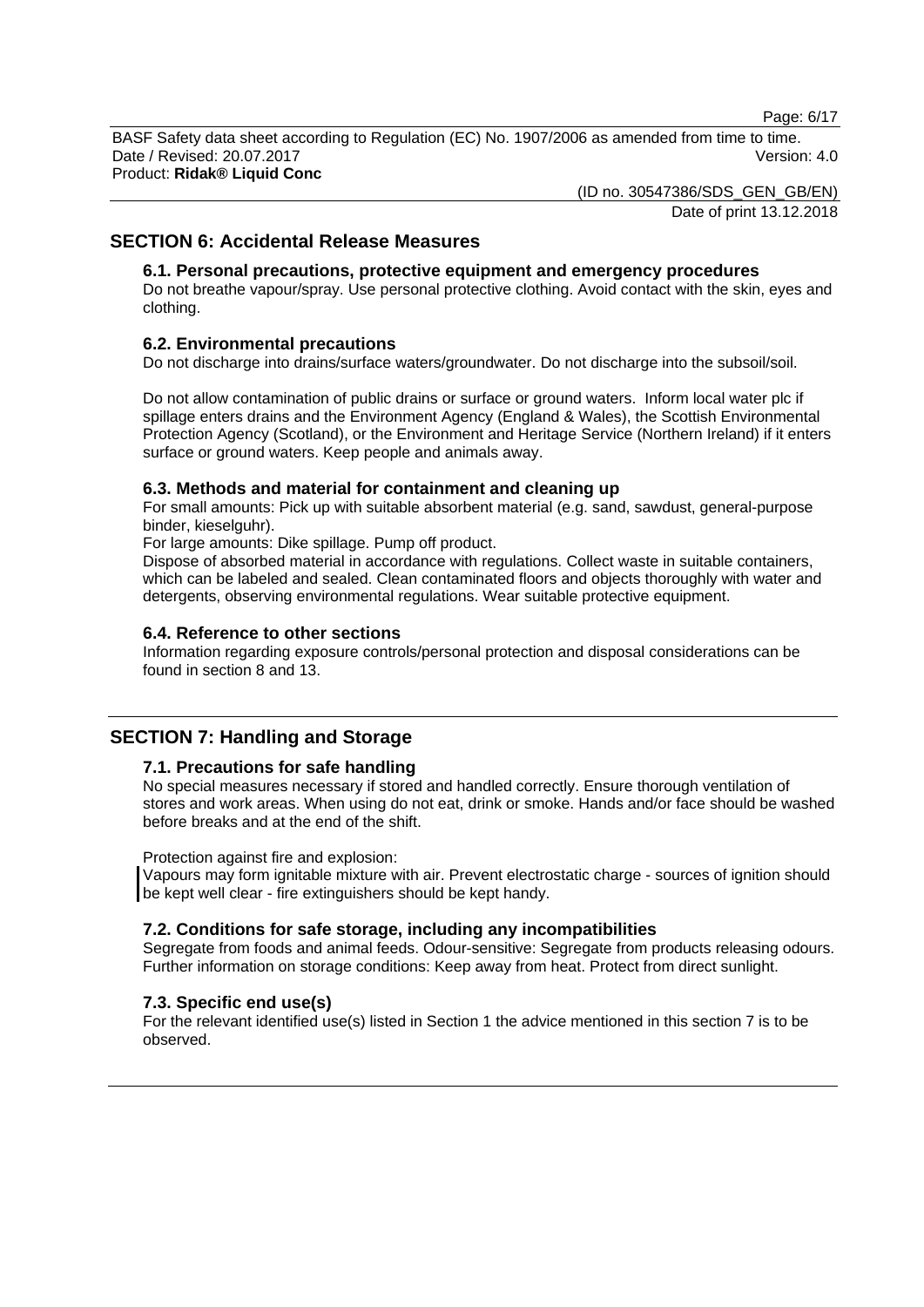Page: 7/17

BASF Safety data sheet according to Regulation (EC) No. 1907/2006 as amended from time to time. Date / Revised: 20.07.2017 Version: 4.0 Product: **Ridak® Liquid Conc**

(ID no. 30547386/SDS\_GEN\_GB/EN)

Date of print 13.12.2018

# **SECTION 8: Exposure Controls/Personal Protection**

#### **8.1. Control parameters**

Components with occupational exposure limits

No occupational exposure limits known.

#### **8.2. Exposure controls**

Personal protective equipment

Respiratory protection:

Suitable respiratory protection for lower concentrations or short-term effect: Combination filter for gases/vapours of organic, inorganic, acid inorganic, alkaline compounds and toxic particles (e. g. EN 14387 Type ABEK-P3)

#### Hand protection:

Suitable chemical resistant safety gloves (EN 374) also with prolonged, direct contact (Recommended: Protective index 6, corresponding > 480 minutes of permeation time according to EN 374): E.g. nitrile rubber (0.4 mm), chloroprene rubber (0.5 mm), butyl rubber (0.7 mm) etc.

Eye protection:

Safety glasses with side-shields (frame goggles) (e.g. EN 166)

#### Body protection:

Body protection must be chosen depending on activity and possible exposure, e.g. apron, protecting boots, chemical-protection suit (according to EN 14605 in case of splashes or EN ISO 13982 in case of dust).

#### General safety and hygiene measures

Handle in accordance with good industrial hygiene and safety practice. Wearing of closed work clothing is recommended. Store work clothing separately. Keep away from food, drink and animal feeding stuffs.

Environmental exposure controls For information regarding environmental exposure controls, see Section 6.

# **SECTION 9: Physical and Chemical Properties**

## **9.1. Information on basic physical and chemical properties**

| Form:            | liquid, viscous                                |
|------------------|------------------------------------------------|
| Colour:          | dark blue                                      |
| Odour:           | odourless                                      |
| Odour threshold: |                                                |
|                  | Not determined since harmful by<br>inhalation. |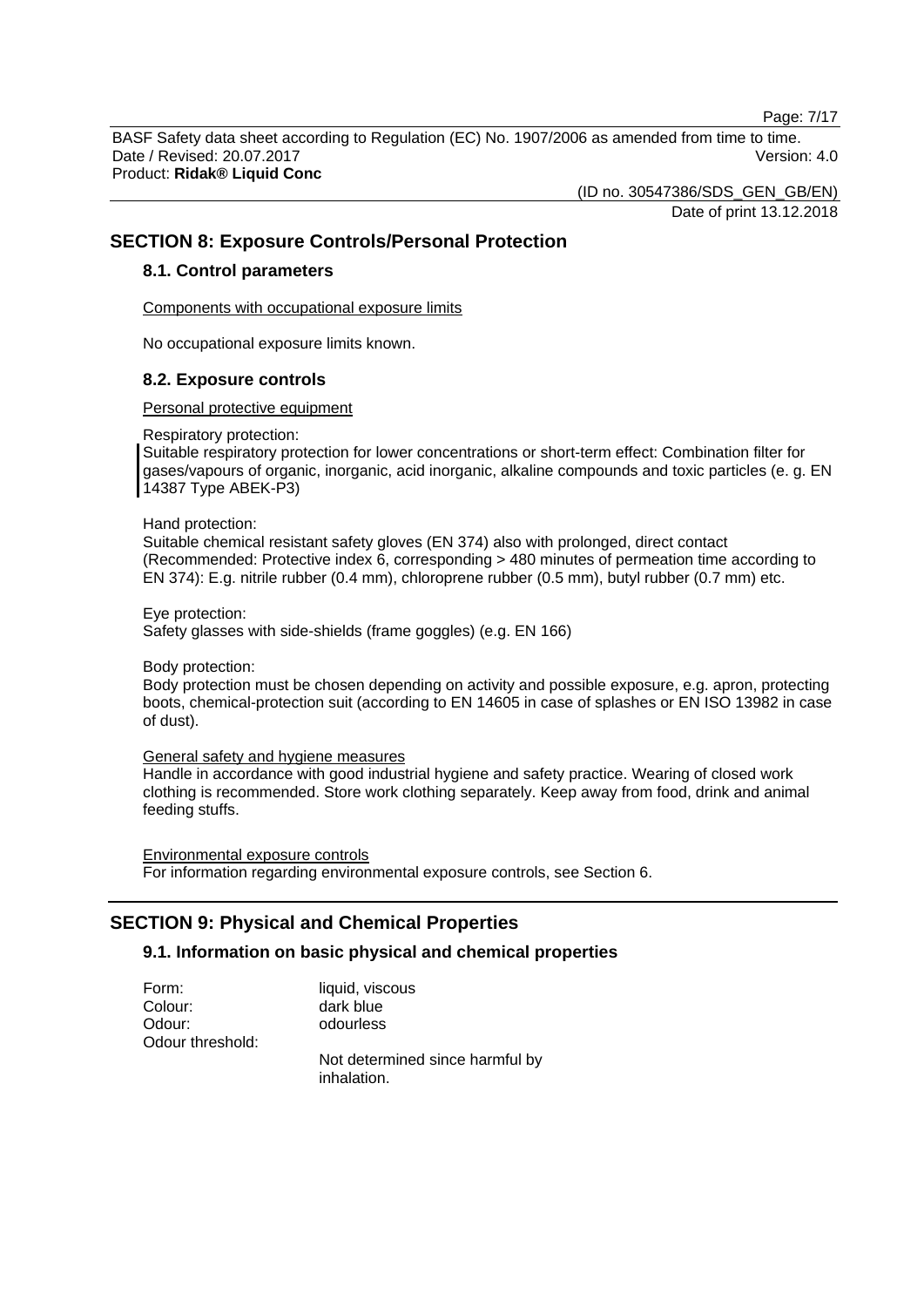Page: 8/17

BASF Safety data sheet according to Regulation (EC) No. 1907/2006 as amended from time to time. Date / Revised: 20.07.2017 Version: 4.0 Product: **Ridak® Liquid Conc**

(ID no. 30547386/SDS\_GEN\_GB/EN)

Date of print 13.12.2018 pH value: neutral to slightly alkaline, The statements are based on the properties of the individual components. Melting point: The product has not been tested. Boiling point: 100 °C Information applies to the solvent. Flash point: approx. 180 °C Information based on the main components. Evaporation rate: not applicable Flammability: Flammable. Lower explosion limit: As a result of our experience with this product and our knowledge of its composition we do not expect any hazard as long as the product is used appropriately and in accordance with the intended use. Upper explosion limit: As a result of our experience with this product and our knowledge of its composition we do not expect any hazard as long as the product is used appropriately and in accordance with the intended use. Ignition temperature: approx. 400 °C Information applies to the solvent. Vapour pressure: approx. 0.01 mmHg (20 °C) Information applies to the solvent. Density: approx. 1 - 1.2 g/cm3 (approx. 20 °C) Relative vapour density (air): not applicable Solubility in water: miscible *Information on: 3-(3-biphenyl-4-yl-1,2,3,4-tetrahydro-1-naphthyl)-4-hydroxycoumarin; difenacoum Partitioning coefficient n-octanol/water (log Kow): 7.6 (20 °C)* ---------------------------------- Thermal decomposition: No decomposition if stored and handled as prescribed/indicated. Viscosity, dynamic: not determined Explosion hazard: not explosive Fire promoting properties: not fire-propagating

## **9.2. Other information**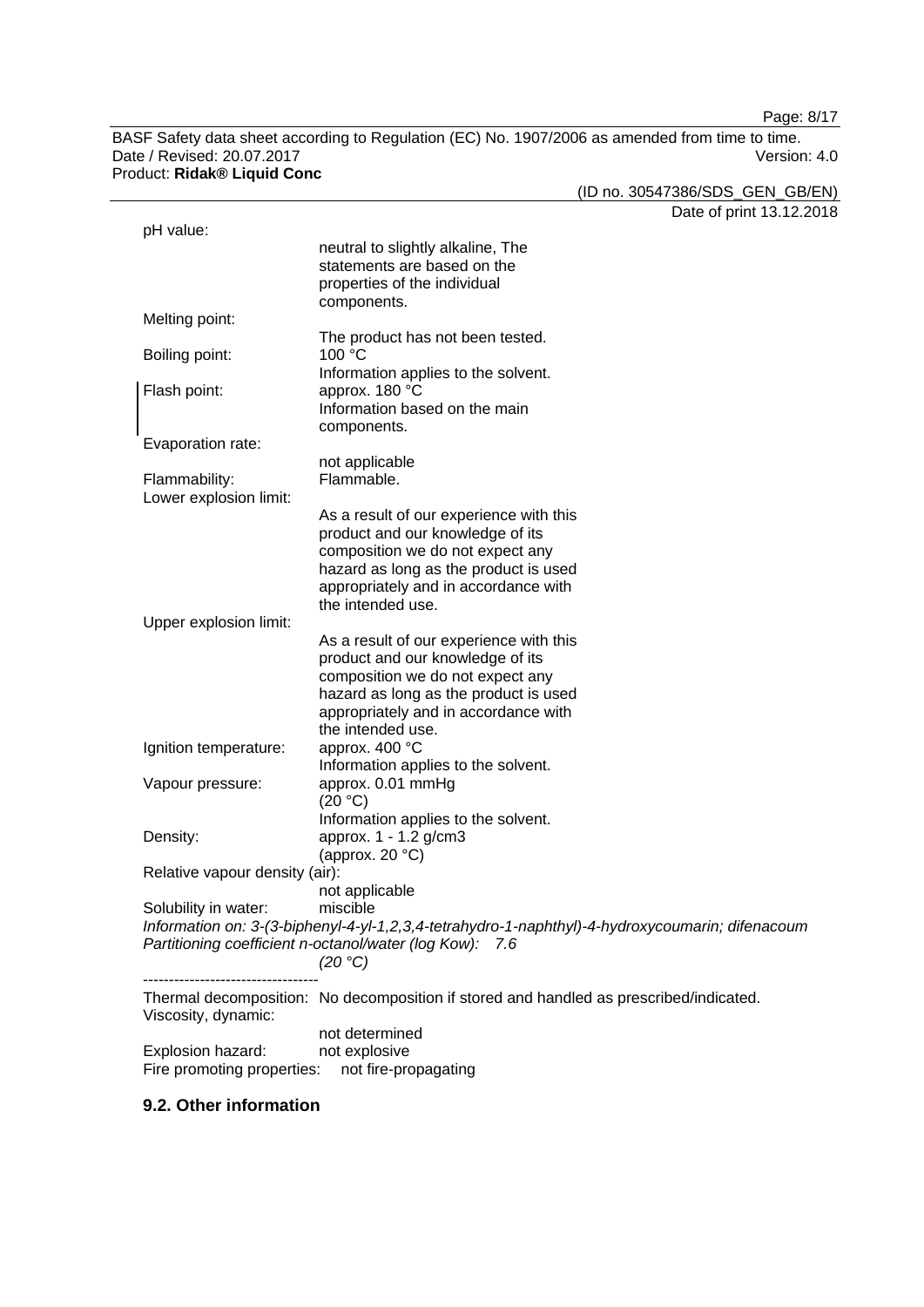Page: 9/17

BASF Safety data sheet according to Regulation (EC) No. 1907/2006 as amended from time to time. Date / Revised: 20.07.2017 Version: 4.0 Product: **Ridak® Liquid Conc**

(ID no. 30547386/SDS\_GEN\_GB/EN)

Date of print 13.12.2018

Other Information:

If necessary, information on other physical and chemical parameters is indicated in this section.

# **SECTION 10: Stability and Reactivity**

#### **10.1. Reactivity**

No hazardous reactions if stored and handled as prescribed/indicated.

## **10.2. Chemical stability**

The product is stable if stored and handled as prescribed/indicated.

#### **10.3. Possibility of hazardous reactions**

No hazardous reactions if stored and handled as prescribed/indicated.

#### **10.4. Conditions to avoid**

See MSDS section 7 - Handling and storage.

## **10.5. Incompatible materials**

Substances to avoid: strong acids, strong bases, strong oxidizing agents

## **10.6. Hazardous decomposition products**

Hazardous decomposition products: No hazardous decomposition products if stored and handled as prescribed/indicated.

# **SECTION 11: Toxicological Information**

## **11.1. Information on toxicological effects**

#### Acute toxicity

Assessment of acute toxicity:

Of moderate toxicity after single ingestion. Of moderate toxicity after short-term inhalation. Of moderate toxicity after short-term skin contact. The product has not been tested. The statement has been derived from the properties of the individual components.

*Information on: 3-(3-biphenyl-4-yl-1,2,3,4-tetrahydro-1-naphthyl)-4-hydroxycoumarin; difenacoum*

*Experimental/calculated data: LD50 rat (oral): 1.8 mg/kg (Guideline 92/69/EEC, B.1)* ----------------------------------

*Information on: 3-(3-biphenyl-4-yl-1,2,3,4-tetrahydro-1-naphthyl)-4-hydroxycoumarin; difenacoum Experimental/calculated data: LC50 rat (by inhalation): 0.00346 - 0.005848 mg/l 4 h (OECD Guideline 403)*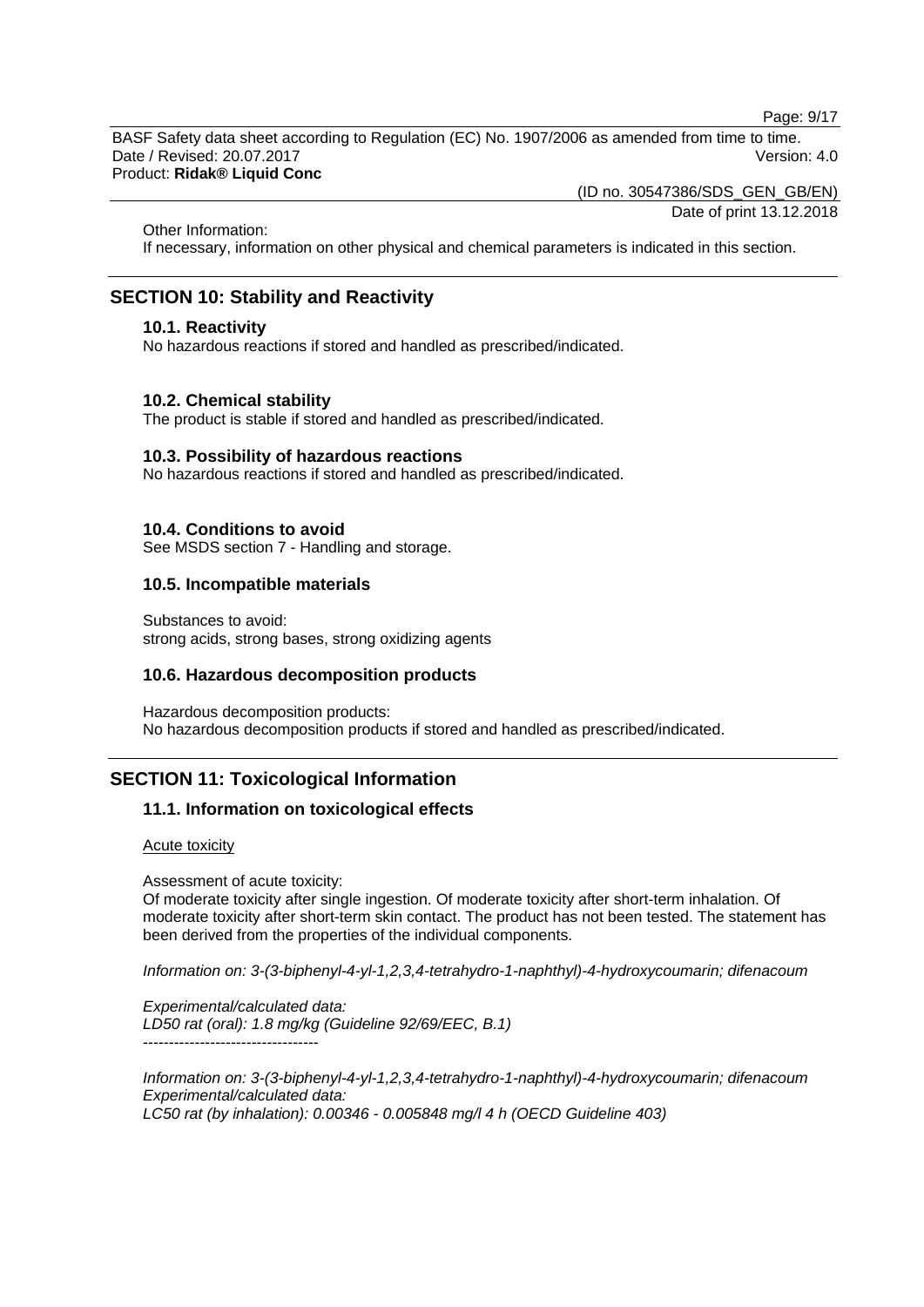Page: 10/17

BASF Safety data sheet according to Regulation (EC) No. 1907/2006 as amended from time to time. Date / Revised: 20.07.2017 Version: 4.0 Product: **Ridak® Liquid Conc**

(ID no. 30547386/SDS\_GEN\_GB/EN)

Date of print 13.12.2018

*An aerosol was tested.* ----------------------------------

*Information on: 3-(3-biphenyl-4-yl-1,2,3,4-tetrahydro-1-naphthyl)-4-hydroxycoumarin; difenacoum Experimental/calculated data: LD50 rat (dermal): 63 mg/kg (Directive 92/69/EEC, B.3) The European Union (EU) has classified this substance as 'very toxic'.* ----------------------------------

**Irritation** 

Assessment of irritating effects: Not irritating to the skin. Not irritating to the eyes. The product has not been tested. The statement has been derived from the properties of the individual components.

*Information on: 3-(3-biphenyl-4-yl-1,2,3,4-tetrahydro-1-naphthyl)-4-hydroxycoumarin; difenacoum Experimental/calculated data: Skin corrosion/irritation rabbit: non-irritant (Guideline 92/69/EEC, B.4)* ----------------------------------

*Information on: 3-(3-biphenyl-4-yl-1,2,3,4-tetrahydro-1-naphthyl)-4-hydroxycoumarin; difenacoum Experimental/calculated data: Serious eye damage/irritation rabbit: non-irritant (Guideline 92/69/EEC, B.5)* ----------------------------------

Respiratory/Skin sensitization

Assessment of sensitization:

There is no evidence of a skin-sensitizing potential. The product has not been tested. The statement has been derived from the properties of the individual components.

*Information on: 3-(3-biphenyl-4-yl-1,2,3,4-tetrahydro-1-naphthyl)-4-hydroxycoumarin; difenacoum Experimental/calculated data: Guinea pig maximization test guinea pig:* Non-sensitizing. *(Guideline 92/69/EEC, B.6)* ----------------------------------

Germ cell mutagenicity

Assessment of mutagenicity: Mutagenicity tests revealed no genotoxic potential. The product has not been tested. The statement has been derived from the properties of the individual components.

**Carcinogenicity** 

Assessment of carcinogenicity:

The product has not been tested. The statement has been derived from the properties of the individual components.

*Information on: 2,2',2''-Nitrilotriethanol Assessment of carcinogenicity:*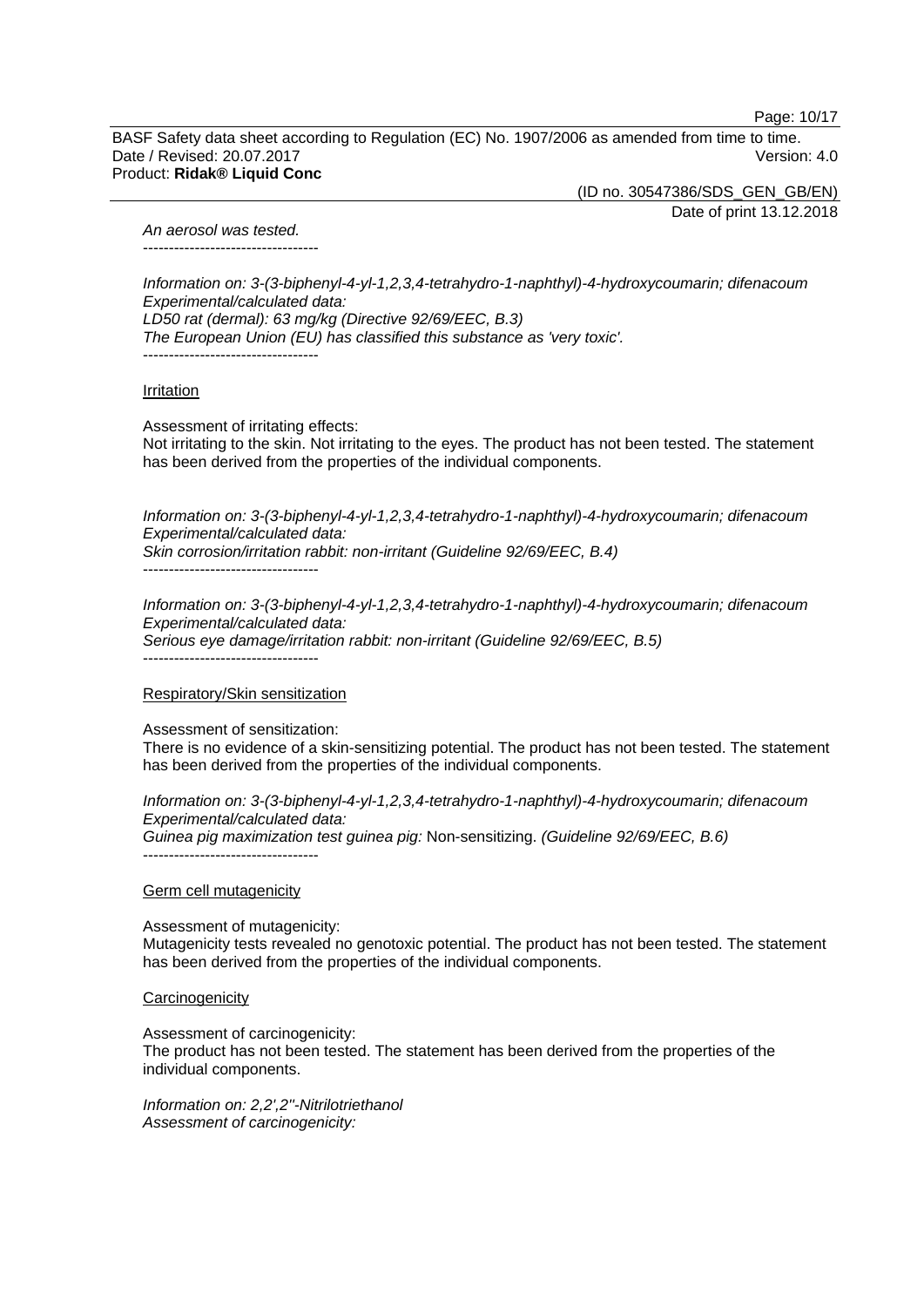Page: 11/17

BASF Safety data sheet according to Regulation (EC) No. 1907/2006 as amended from time to time. Date / Revised: 20.07.2017 Version: 4.0 Product: **Ridak® Liquid Conc**

(ID no. 30547386/SDS\_GEN\_GB/EN)

Date of print 13.12.2018

*Under certain conditions the substance can form nitrosamines. Nitrosamines are carcinogenic in animal studies. The substance showed no carcinogenic acitivity in animals after chronic administration to the skin. IARC Group 3 (not classifiable as to human carcinogenicity).* ----------------------------------

#### Reproductive toxicity

Assessment of reproduction toxicity:

The product has not been tested. The statement has been derived from the properties of the individual components.

*Information on: 2,2',2''-Nitrilotriethanol*

*Assessment of reproduction toxicity:*

*The product has not been fully tested. The statements have been derived in parts from products of a similar structure or composition. The potential to impair fertility cannot be excluded when given at maternally toxic doses. Because the relevance of the results to human health is unclear, further tests will be initiated.*

----------------------------------

#### Developmental toxicity

#### Assessment of teratogenicity:

The product has not been tested. The statement has been derived from the properties of the individual components.

## *Information on: 2,2',2''-Nitrilotriethanol*

*Assessment of teratogenicity:*

*The results of animal studies gave indication of a developmental toxic/teratogenic effects with high doses. The results were determined in a Screening test (OECD 421/422). Because the relevance of the results to human health is unclear, further tests will be initiated. The product has not been fully tested. The statements have been derived in parts from products of a similar structure or composition.*

*Information on: 3-(3-biphenyl-4-yl-1,2,3,4-tetrahydro-1-naphthyl)-4-hydroxycoumarin; difenacoum Assessment of teratogenicity:*

*No indications of a developmental toxic / teratogenic effect were seen in animal studies.*

*EU-classification The substance belongs to the group of anticoagulant rodenticides structurally similar to warfarin, which are collectively classified similar to warfarin.* ----------------------------------

#### Specific target organ toxicity (single exposure)

Assessment of STOT single:

Based on the available information there is no specific target organ toxicity to be expected after a single exposure.

Remarks: The product has not been tested. The statement has been derived from the properties of the individual components.

Repeated dose toxicity and Specific target organ toxicity (repeated exposure)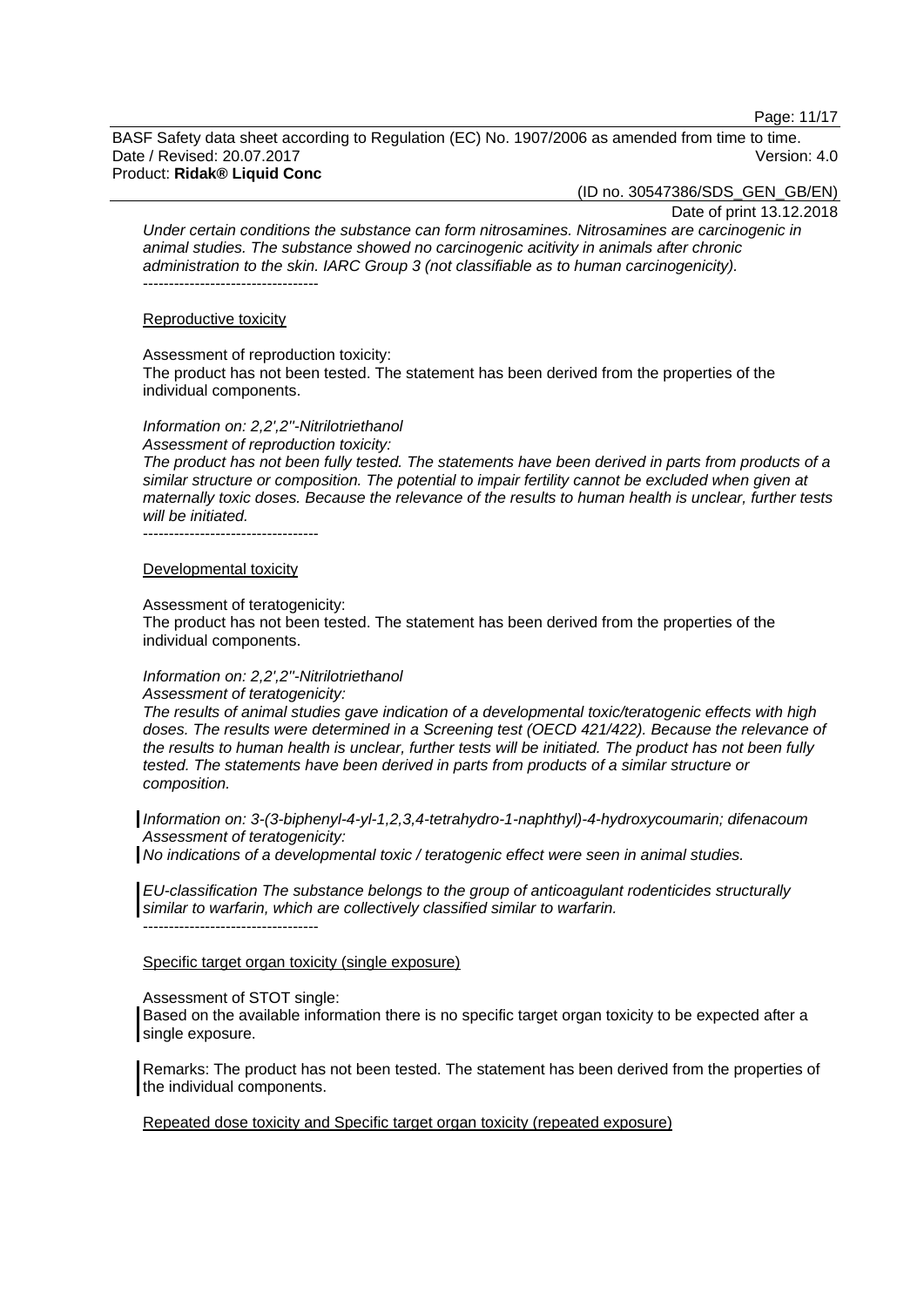Page: 12/17

BASF Safety data sheet according to Regulation (EC) No. 1907/2006 as amended from time to time. Date / Revised: 20.07.2017 Version: 4.0 Product: **Ridak® Liquid Conc**

> (ID no. 30547386/SDS\_GEN\_GB/EN) Date of print 13.12.2018

Assessment of repeated dose toxicity: The product has not been tested. The statement has been derived from the properties of the individual components.

*Information on: 3-(3-biphenyl-4-yl-1,2,3,4-tetrahydro-1-naphthyl)-4-hydroxycoumarin; difenacoum Assessment of repeated dose toxicity: Repeated exposure to small quantities may affect certain organs. Damages the coagulation system.*

*Information on: polyethylene glycol*----------------------------------

Aspiration hazard

No aspiration hazard expected. The product has not been tested. The statement has been derived from the properties of the individual components.

Other relevant toxicity information

Misuse can be harmful to health.

## **SECTION 12: Ecological Information**

#### **12.1. Toxicity**

Assessment of aquatic toxicity:

Toxic to aquatic life with long lasting effects. The product has not been tested. The statement has been derived from the properties of the individual components.

*Information on: 3-(3-biphenyl-4-yl-1,2,3,4-tetrahydro-1-naphthyl)-4-hydroxycoumarin; difenacoum Toxicity to fish: LC50 (96 h) 0.064 mg/l, Oncorhynchus mykiss (Directive 92/69/EEC, C.1)* ----------------------------------

*Information on: 3-(3-biphenyl-4-yl-1,2,3,4-tetrahydro-1-naphthyl)-4-hydroxycoumarin; difenacoum Aquatic invertebrates: EC50 (48 h) 0.52 mg/l, Daphnia magna (Directive 92/69/EEC, C.2)* ----------------------------------

*Information on: 3-(3-biphenyl-4-yl-1,2,3,4-tetrahydro-1-naphthyl)-4-hydroxycoumarin; difenacoum Aquatic plants: EC50 (72 h) 0.8 mg/l (growth rate), Selenastrum capricornutum (Guideline 92/69/EEC, C.3)*

*No observed effect concentration (72 h) 0.25 mg/l (growth rate), Pseudokirchneriella subcapitata (Guideline 92/69/EEC, C.3)*

----------------------------------

Assessment of terrestrial toxicity: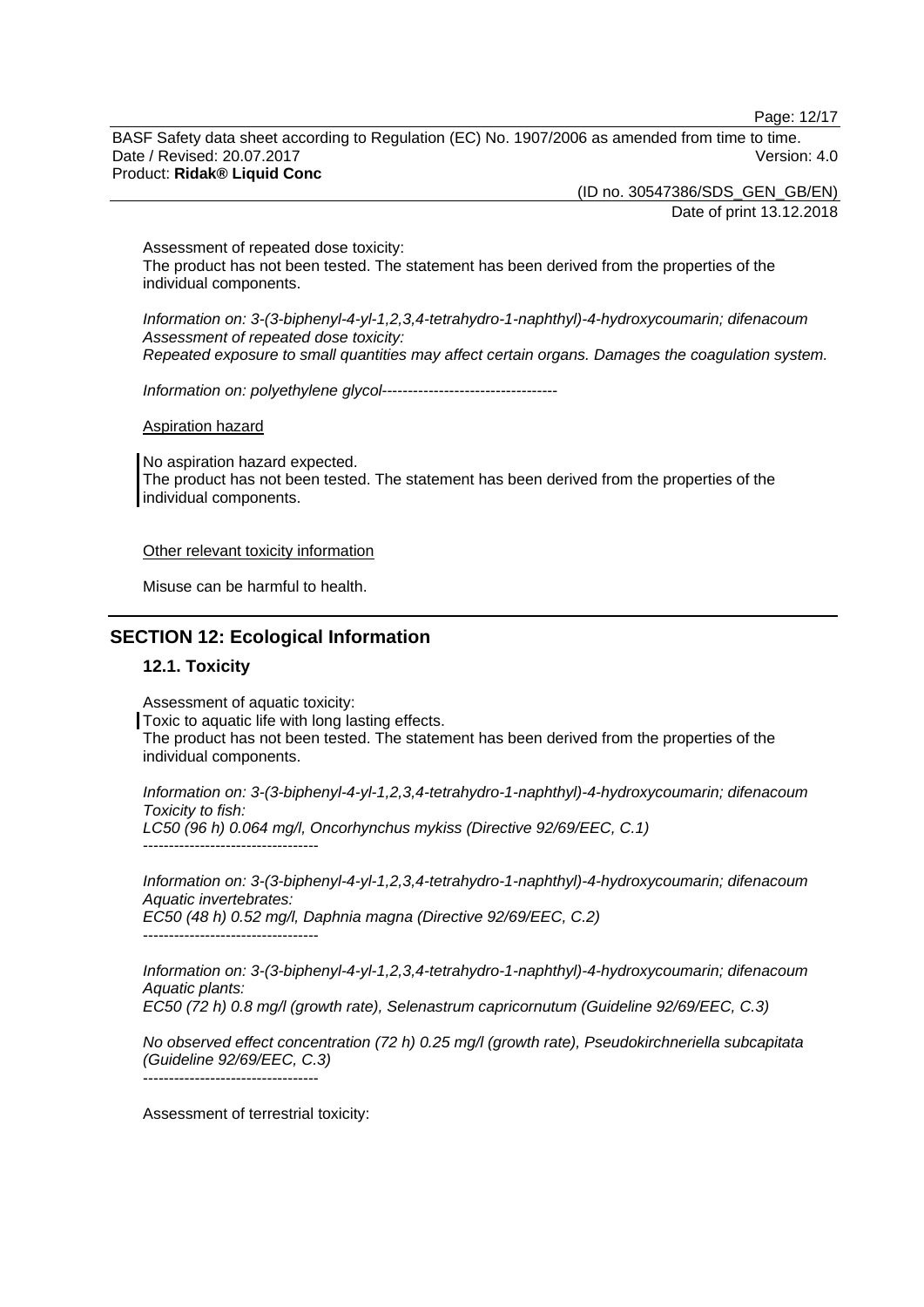Page: 13/17

BASF Safety data sheet according to Regulation (EC) No. 1907/2006 as amended from time to time. Date / Revised: 20.07.2017 Version: 4.0 Product: **Ridak® Liquid Conc**

(ID no. 30547386/SDS\_GEN\_GB/EN)

Date of print 13.12.2018

Hazardous to birds and mammals.

## **12.2. Persistence and degradability**

Assessment biodegradation and elimination (H2O): The product has not been tested. The statement has been derived from the properties of the individual components.

*Information on: 3-(3-biphenyl-4-yl-1,2,3,4-tetrahydro-1-naphthyl)-4-hydroxycoumarin; difenacoum Assessment biodegradation and elimination (H2O): Not readily biodegradable (by OECD criteria).*

----------------------------------

## **12.3. Bioaccumulative potential**

Assessment bioaccumulation potential: The product has not been tested. The statement has been derived from the properties of the individual components.

*Information on: 3-(3-biphenyl-4-yl-1,2,3,4-tetrahydro-1-naphthyl)-4-hydroxycoumarin; difenacoum Assessment bioaccumulation potential: Because of the n-octanol/water distribution coefficient (log Pow) accumulation in organisms is possible.*

 $-$ 

## **12.4. Mobility in soil**

Assessment transport between environmental compartments: Adsorption in soil: The product has not been tested. The statement has been derived from the properties of the individual components.

*Information on: 3-(3-biphenyl-4-yl-1,2,3,4-tetrahydro-1-naphthyl)-4-hydroxycoumarin; difenacoum Assessment transport between environmental compartments: Adsorption in soil: Following exposure to soil, adsorption to solid soil particles is probable, therefore contamination of groundwater is not expected.*

----------------------------------

# **12.5. Results of PBT and vPvB assessment**

The product contains a potential PBT substance.

The product contains a potential vPvB substance.

*Information on: 3-(3-biphenyl-4-yl-1,2,3,4-tetrahydro-1-naphthyl)-4-hydroxycoumarin; difenacoum* Fulfills the criteria for PBT and vPvB

*----------------------------------*

# **12.6. Other adverse effects**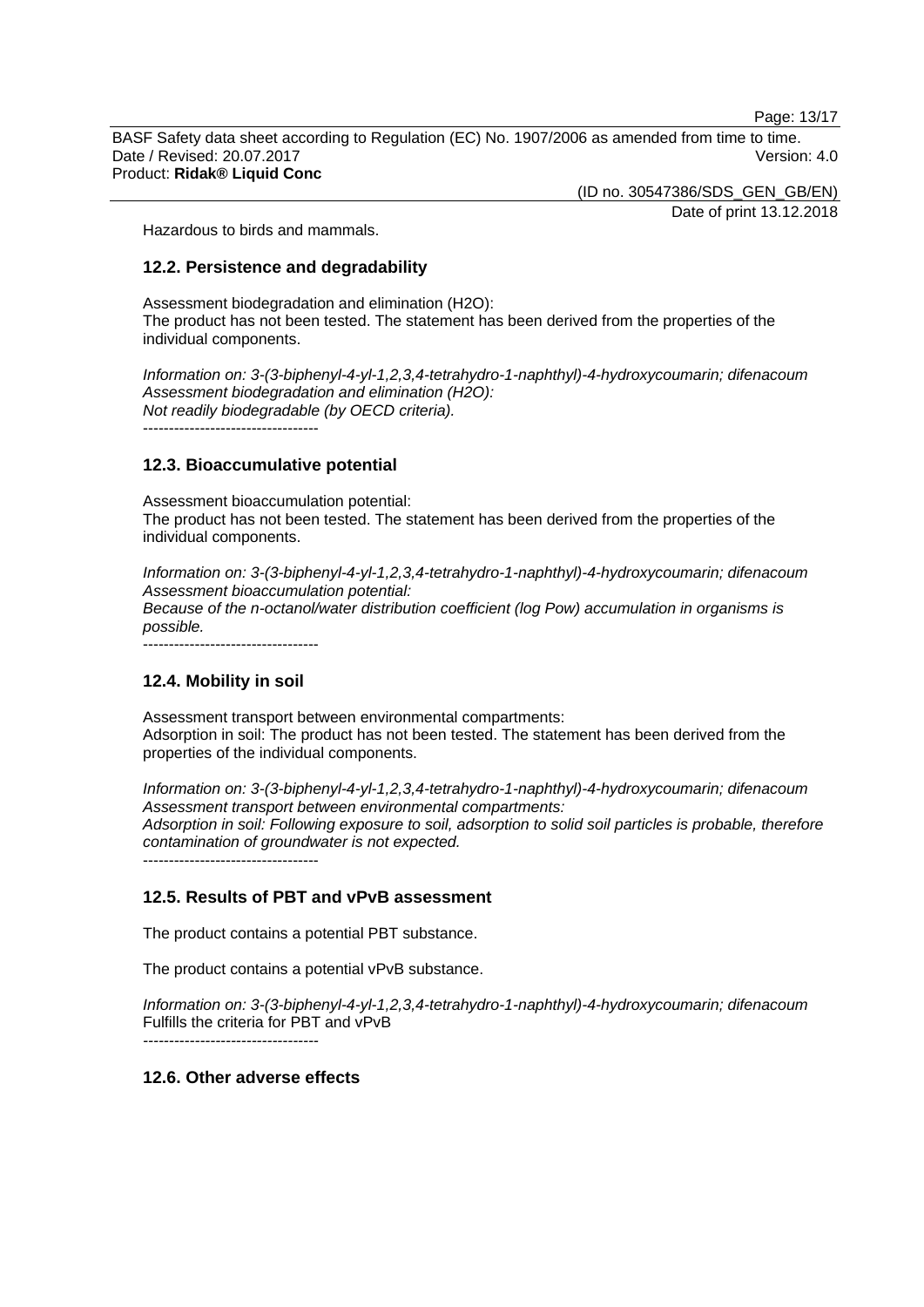Page: 14/17

BASF Safety data sheet according to Regulation (EC) No. 1907/2006 as amended from time to time. Date / Revised: 20.07.2017 Version: 4.0 Product: **Ridak® Liquid Conc**

(ID no. 30547386/SDS\_GEN\_GB/EN)

Date of print 13.12.2018

The product does not contain substances that are listed in Regulation (EC) 1005/2009 on substances that deplete the ozone layer.

## **12.7. Additional information**

Other ecotoxicological advice: Do not discharge product into the environment without control.

# **SECTION 13: Disposal Considerations**

#### **13.1. Waste treatment methods**

Must be disposed of or incinerated in accordance with local regulations.

The UK Environmental Protection (Duty of Care) Regulations (EP) and amendments should be noted (United Kingdom).

This product and any uncleaned containers must be disposed of as hazardous waste in accordance with the 2005 Hazardous Waste Regulations and amendments (United Kingdom)

Contaminated packaging: Contaminated packaging should be emptied as far as possible and disposed of in the same manner as the substance/product.

# **SECTION 14: Transport Information**

#### **Land transport**

|  | ۰, |  |
|--|----|--|
|--|----|--|

| UN number<br>UN proper shipping name:<br>Transport hazard class(es):<br>Packing group:<br>Environmental hazards:<br>Special precautions for<br>user: | UN3082<br>ENVIRONMENTALLY HAZARDOUS SUBSTANCE, LIQUID,<br>N.O.S. (contains DIFENACOUM)<br>9. EHSM<br>Ш<br>ves |
|------------------------------------------------------------------------------------------------------------------------------------------------------|---------------------------------------------------------------------------------------------------------------|
| <b>RID</b>                                                                                                                                           |                                                                                                               |
| UN number<br>UN proper shipping name:                                                                                                                | <b>UN3082</b><br>ENVIRONMENTALLY HAZARDOUS SUBSTANCE, LIQUID,<br>N.O.S. (contains DIFENACOUM)                 |
| Transport hazard class(es):<br>Packing group:<br>Environmental hazards:<br>Special precautions for                                                   | 9, EHSM<br>Ш<br>ves<br>None known                                                                             |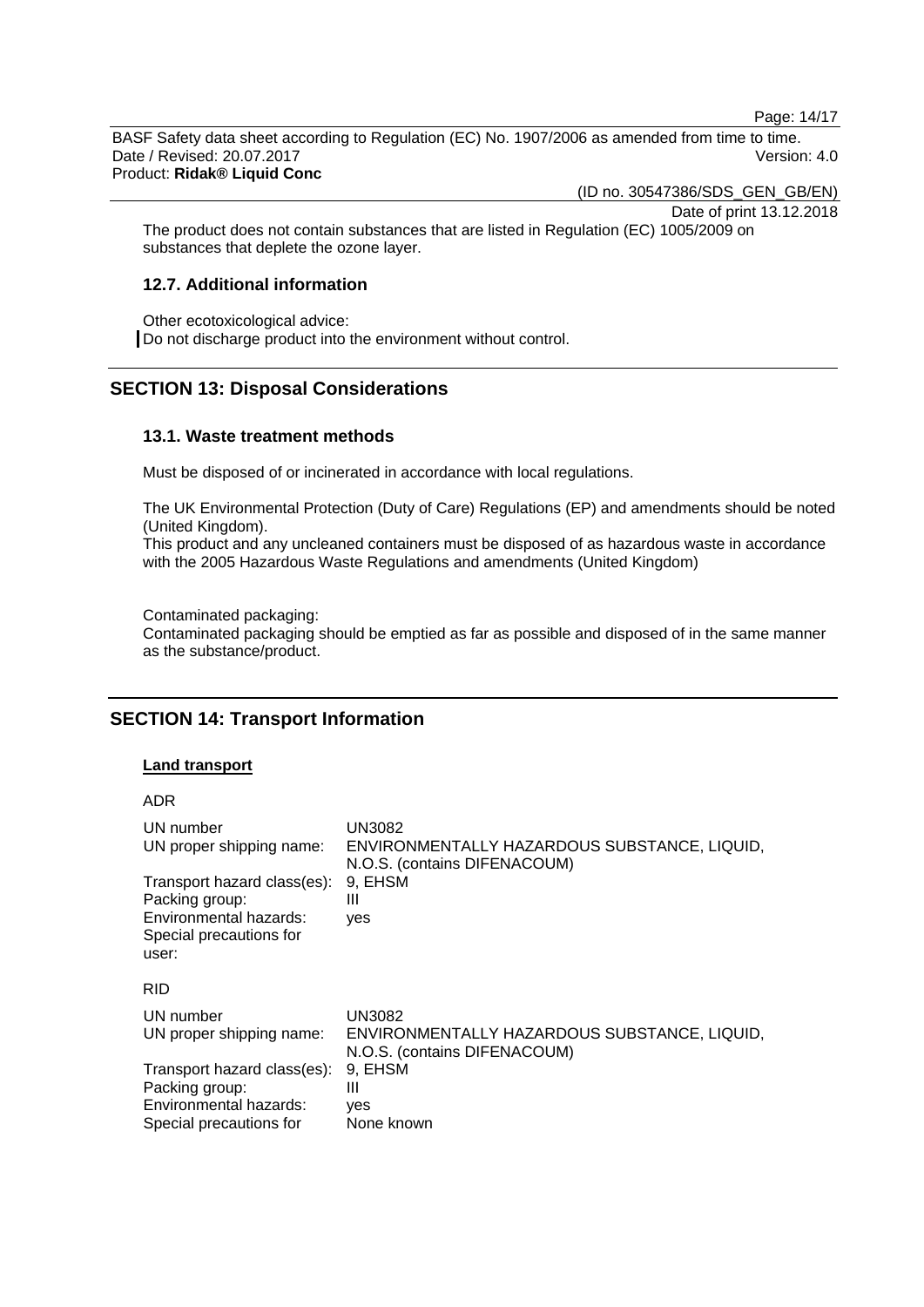Page: 15/17

BASF Safety data sheet according to Regulation (EC) No. 1907/2006 as amended from time to time. Date / Revised: 20.07.2017 **Version: 4.0** Product: **Ridak® Liquid Conc**

(ID no. 30547386/SDS\_GEN\_GB/EN) Date of print 13.12.2018

user:

#### **Inland waterway transport**

| <b>ADN</b>                  |                                                                              |
|-----------------------------|------------------------------------------------------------------------------|
| UN number                   | UN3082                                                                       |
| UN proper shipping name:    | ENVIRONMENTALLY HAZARDOUS SUBSTANCE, LIQUID,<br>N.O.S. (contains DIFENACOUM) |
| Transport hazard class(es): | 9, EHSM                                                                      |
| Packing group:              | Ш                                                                            |
| Environmental hazards:      | ves                                                                          |
| Special precautions for     | None known                                                                   |
| user:                       |                                                                              |

Transport in inland waterway vessel Not evaluated

## **Sea transport**

IMDG

| UN number:<br>UN proper shipping name: | <b>UN 3082</b><br>ENVIRONMENTALLY HAZARDOUS SUBSTANCE, LIQUID,<br>N.O.S. (contains DIFENACOUM) |
|----------------------------------------|------------------------------------------------------------------------------------------------|
| Transport hazard class(es):            | 9. EHSM                                                                                        |
| Packing group:                         | Ш                                                                                              |
| Environmental hazards:                 | ves                                                                                            |
|                                        | Marine pollutant: YES                                                                          |
| Special precautions for                | None known                                                                                     |
| user:                                  |                                                                                                |

#### **Air transport**

IATA/ICAO

| UN number:                          | UN 3082                                      |
|-------------------------------------|----------------------------------------------|
| UN proper shipping name:            | ENVIRONMENTALLY HAZARDOUS SUBSTANCE, LIQUID, |
|                                     | N.O.S. (contains DIFENACOUM)                 |
| Transport hazard class(es): 9, EHSM |                                              |
| Packing group:                      | Ш                                            |
| Environmental hazards:              | ves                                          |
| Special precautions for             | None known                                   |
| user:                               |                                              |

## **14.1. UN number**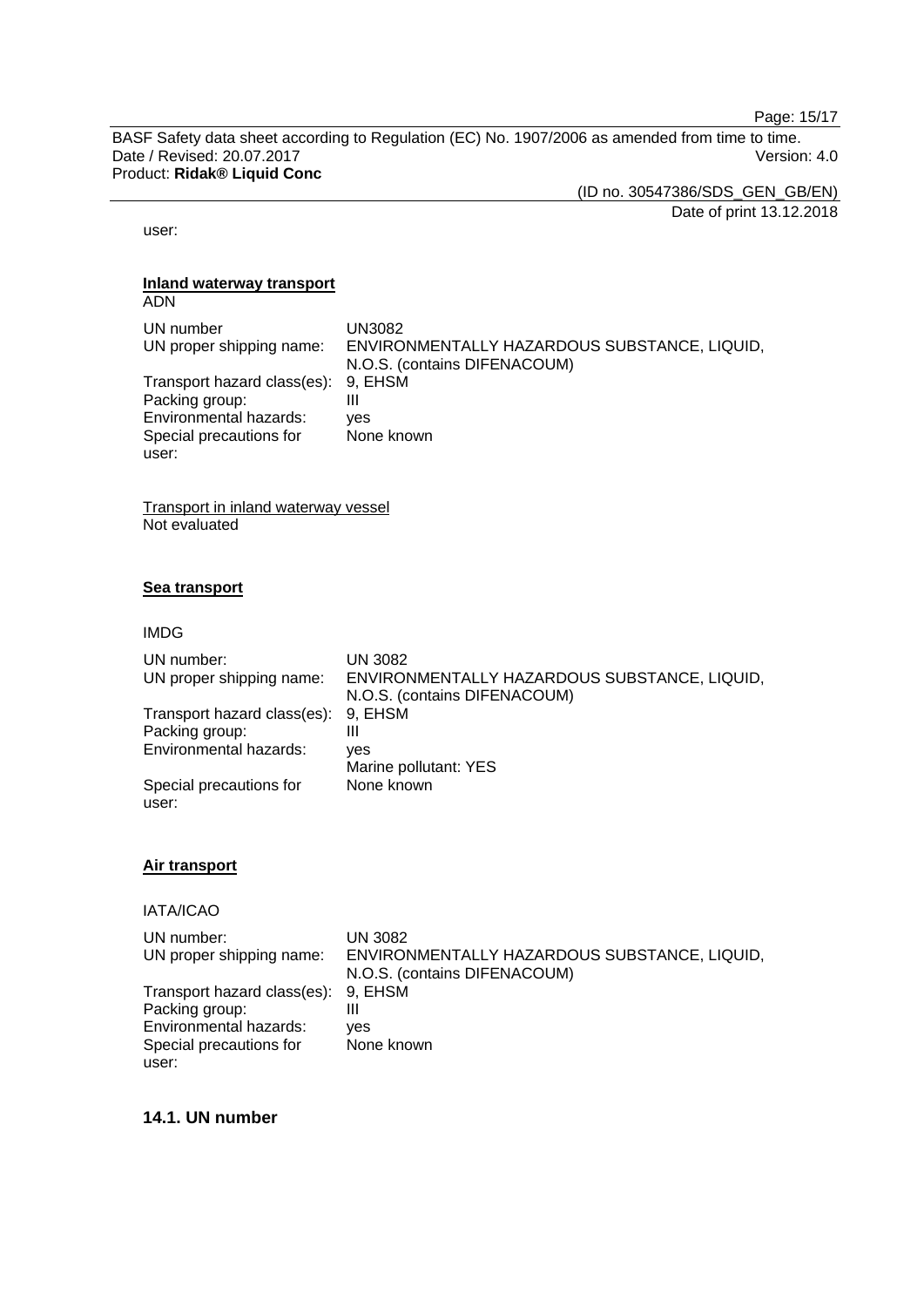Page: 16/17

BASF Safety data sheet according to Regulation (EC) No. 1907/2006 as amended from time to time. Date / Revised: 20.07.2017 Version: 4.0 Product: **Ridak® Liquid Conc**

(ID no. 30547386/SDS\_GEN\_GB/EN)

Date of print 13.12.2018

See corresponding entries for "UN number" for the respective regulations in the tables above.

## **14.2. UN proper shipping name**

See corresponding entries for "UN proper shipping name" for the respective regulations in the tables above.

#### **14.3. Transport hazard class(es)**

See corresponding entries for "Transport hazard class(es)" for the respective regulations in the tables above.

#### **14.4. Packing group**

See corresponding entries for "Packing group" for the respective regulations in the tables above.

## **14.5. Environmental hazards**

See corresponding entries for "Environmental hazards" for the respective regulations in the tables above.

#### **14.6. Special precautions for user**

See corresponding entries for "Special precautions for user" for the respective regulations in the tables above.

## **14.7. Transport in bulk according to Annex II of MARPOL and the IBC Code**

| Regulation:         | Not evaluated |
|---------------------|---------------|
| Shipment approved:  | Not evaluated |
| Pollution name:     | Not evaluated |
| Pollution category: | Not evaluated |
| Ship Type:          | Not evaluated |

#### **Further information**

This product is subject to the most recent edition of "The Carriage of Dangerous Goods and Use of Transportable Pressure Equipment Regulations" and their amendments (United Kingdom).

# **SECTION 15: Regulatory Information**

## **15.1. Safety, health and environmental regulations/legislation specific for the substance or mixture**

#### Prohibitions, Restrictions and Authorizations

Annex XVII of Regulation (EC) No 1907/2006: Number on List: 3, 30 Restrictions of Regulation (EC) No 1907/2006, Annex XVII, do not apply for the intended use(s) of the product given in this MSDS.

Biocidal Products Regulation 528/2012/EU

The data should be considered when making any assessment under the Control of Substances Hazardous to Health Regulations (COSHH), and related guidance, for example, 'COSHH Essentials' (United Kingdom).